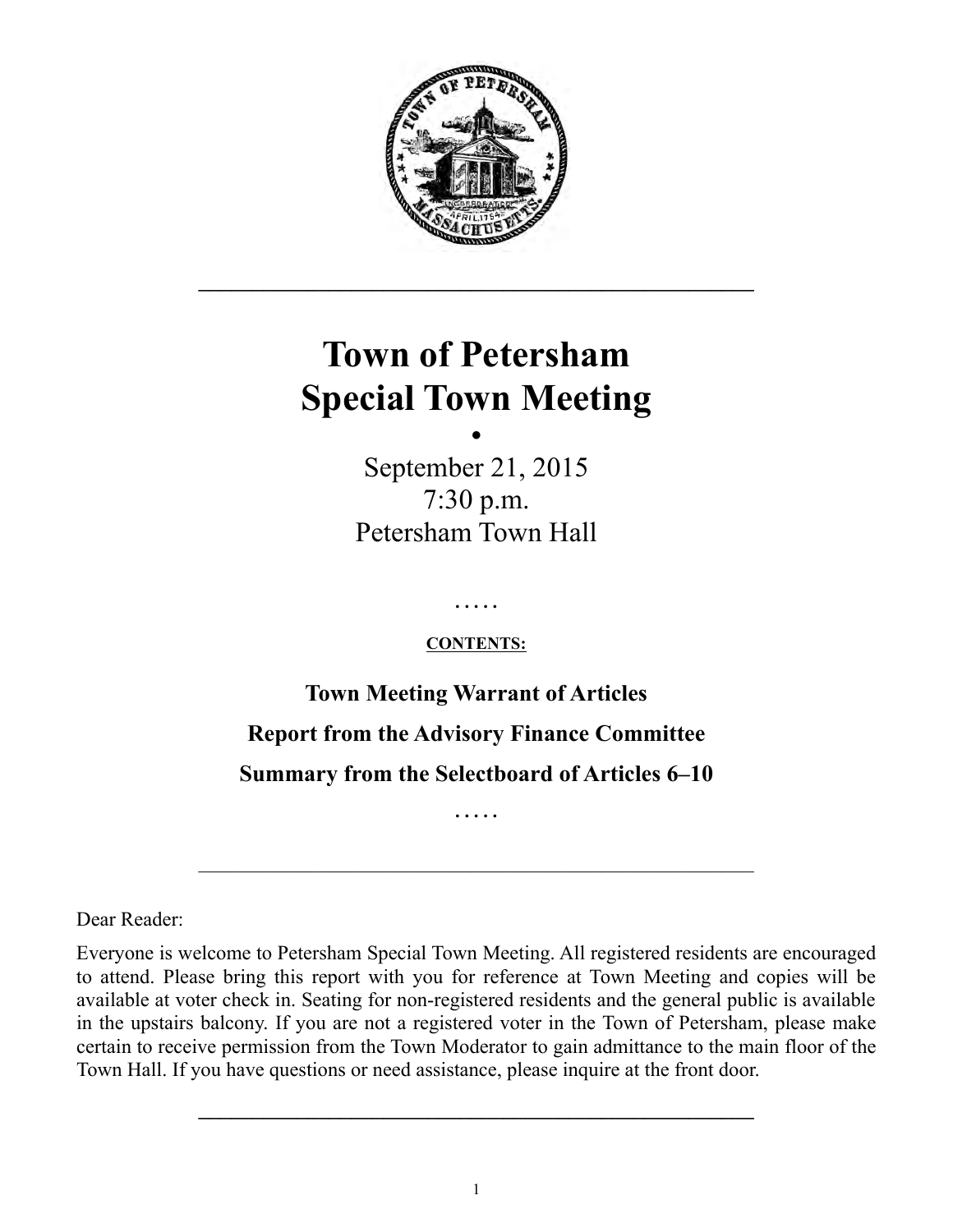## **Town Meeting Warrant of Articles**

### **ARTICLE l.**

To receive the reports of Town Officers and Committees and act thereon.

### **ARTICLE 2. [Fire Dept. outstanding Fiscal Year 2014 bill]**

To see if the Town will vote to raise and appropriate, appropriate from available funds, transfer, or any combination thereof, a sum of **\$984.58** to pay for prior fiscal year 2014 unpaid bills, or act in relation thereto**.**

#### **RECOMMENDED**

### **ARTICLE 3. [Request for Easement]**

To see if the Town will vote to authorize the Selectboard to grant an easement for the encroachment of an existing 1 1/2 story wood frame barn on Assessors' Parcel No. 364, 100 East Street, Petersham, Massachusetts, onto the right of way for East Street as established by the Worcester County Commissioners and as further shown on a survey entitled, "Plan of Land on East Street, Petersham, Massachusetts, Property Owners Frederick F. Day, Patricia C. Brannon, & Constance D. Smith" by GRAZ Engineering LLC dated April, 2014, and recorded with the Worcester South District Registry of Deeds in Plan Book 912, Plan 61, and to execute all documents necessary in connection therewith; or act in relation thereto.

#### **VOTER PREFERENCE**

#### **ARTICLE 4. [ L.A.N.D. Grant Program for Gross Property Conservation Restriction]**

To see if the Town will vote to appropriate the sum of \$380,000.00 and authorize the Treasurer, with the approval of the Selectboard and subject to a positive grant award notification from the "L.A.N.D. Grant Program" of the Commonwealth of Massachusetts, to take said sum from a "Gross Property Conservation Restriction Acquisition Account" to be set up with funds to be transferred to the Town by the East Quabbin Land Trust, or its designee, for the purpose of acquiring a conservation restriction on the so-called Gross property, containing 235 acres more or less, consisting of two parcels shown on Petersham Assessors' Maps as Parcel Numbers 407 and 351, including no more than two building envelopes, by negotiated purchase, said conservation restriction to be conveyed to the Town of Petersham under the provisions of Massachusetts General Laws, Chapter 40, Section 8C, as it may hereafter be amended and such other Massachusetts statutes relating to conservation as may be applicable, to be managed and controlled by the Conservation Commission of the Town of Petersham; and to authorize the Conservation Commission to file on behalf of the Town of Petersham any and all applications deemed necessary for grants and/or reimbursements from the Commonwealth of Massachusetts under Chapter 132A, Section 11 of the General Laws and/or any other provisions of law in any way connected with the scope of this Article; and to authorize the Selectboard and/or Conservation Commission and Town Treasurer, with the approval of the Selectboard, to enter into all agreements and execute any and all instruments as may be necessary on behalf of the Town of Petersham to effect said purchase; or act in relation thereto.

#### **VOTER PREFERENCE**

### **ARTICLE 5. [Second Vote for Broadband Project - Municipal Lighting Plant]**

To see if the Town will vote to authorize the Selectboard to take all necessary and appropriate action to establish and to maintain, in accordance with the provisions of Chapter 164 of the General Laws and in accordance with the rules, regulations and orders of the Department of Public Utilities and the Department of Telecommunications & Cable, a municipal lighting plant for all purposes allowable under the laws of the Commonwealth, including without limitation the operation of a telecommunications system and any related services; or act in relation thereto.

#### **VOTER PREFERENCE**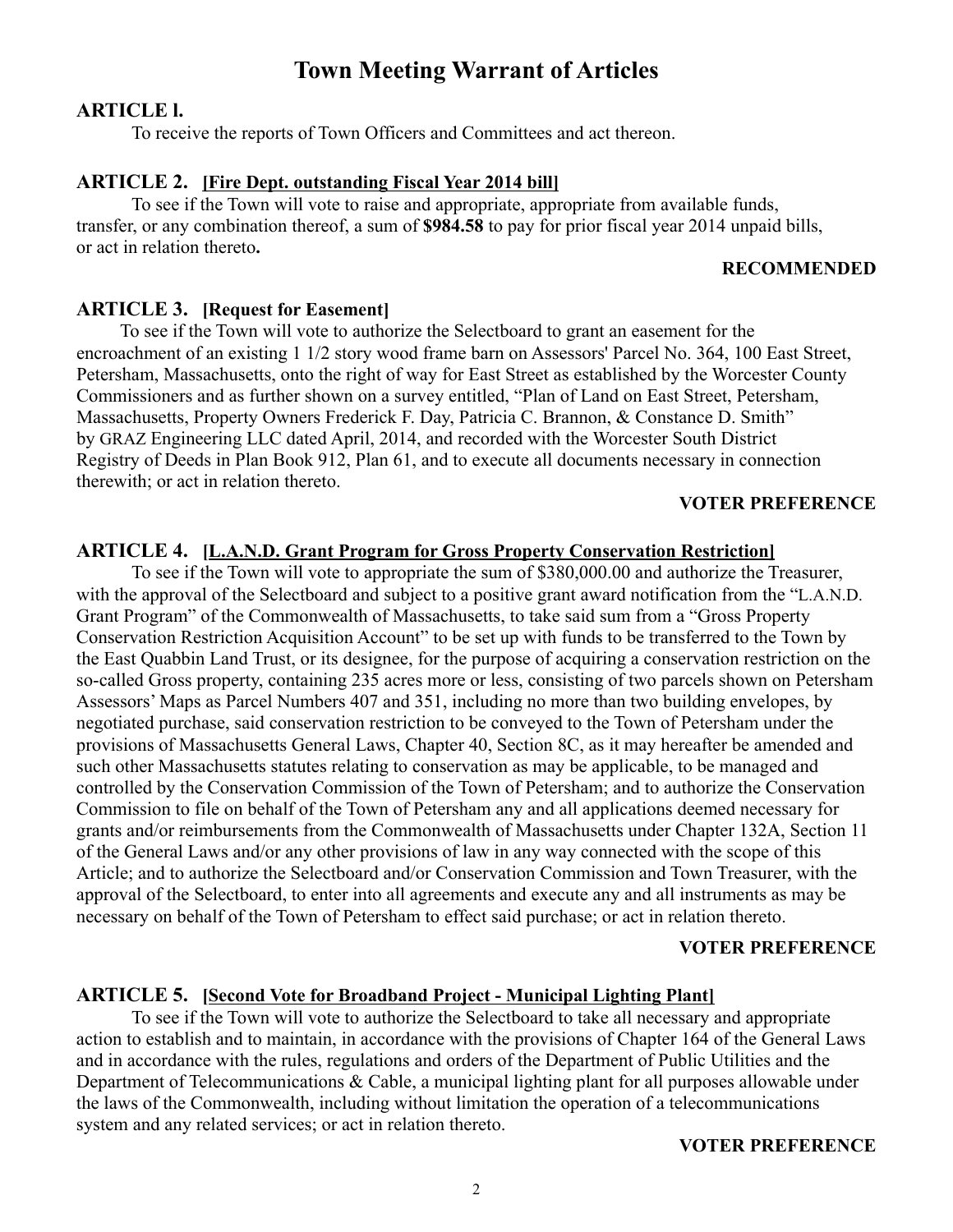### **ARTICLE 6. [Sale and Conveyance of the Nichewaug Inn & Academy Property]**

To see if the Town will vote to transfer the custody and control of the Town-owned property known as the former Nichewaug Inn and Maria Assumpta Academy located at 25 Common Street, and shown on the Assessors' Maps as Parcel Number 48, to the Selectboard for the purpose of sale, and to authorize the Selectboard to sell and convey the property to an interested developer chosen by the Selectboard in accordance with all applicable provisions of the Massachusetts General Laws, and pursuant to the Request For Proposals process initiated by the Selectboard in November of 2014, for the purpose of redevelopment of this property upon such terms and conditions as the Selectboard deems necessary or appropriate, such terms and conditions to include the following provisions:

- preservation of the historical appearance of the original inn building as visible from public ways;
- incorporation into the re-development plan designs accommodations for the septic and water needs of the adjacent Petersham Memorial Library;
- an overall project re-development time-frame schedule of 24-36 months, starting from the date of conveyance of the property from the Town to the chosen developer;
- the posting of a surety bond of not less than \$2 Million Dollars payable to the Town of Petersham to ensure compliance with project redevelopment benchmarks, including the abatement or encapsulation of hazardous materials present in the buildings;
- a grant to the Town of a right of first refusal to re-purchase the entire property if the selected developer decides to sell the property;

And to authorize the Selectboard to take all actions and execute all documents necessary or convenient to accomplish such sale and conveyance provided that a Purchase and Sale agreement is signed by both parties by the time of the 2016 Annual Town Meeting; or act in relation thereto.

### **NOT RECOMMENDED**

### **ARTICLE 7.** [ **Total Demolition of the Nichewaug Inn and Academy Buildings]**

To see if the Town will vote to raise and appropriate from taxation, transfer from available funds, transfer from the Stabilization Fund, transfer from other accounts or any combination thereof, and or borrow a sum of money ( **\$ 1,108,792.00** ) for the costs of abatement and/or removal of asbestos and other hazardous materials and for the complete demolition, deconstruction, and removal of all buildings and structures except the garage as detailed in Alternate 2 in the bid documents advertised in the Massachusetts Central Register issue of July 15, 2015, on the Town-owned property known as the former Nichewaug Inn and Maria Assumpta Academy located at 25 Common Street, Assessors' Map Parcel Number 48, as may be possible with funding provided for the purposes, over a period of one or more years, as determined by the Selectboard, said removal to include site clearance, filling, soil restoration, grading, and seeding of the land upon completion of demolition, and all costs incidental and related thereto, including design, engineering, environmental consulting and project monitoring costs; and to authorize the Selectboard, subject to obtaining a "Permit for Demolition" from the Town of Petersham's Historic District Commission, to enter into all agreements and execute any and all instruments as may be necessary on behalf of the Town of Petersham to effect said abatement and/or removal of hazardous materials, demolition, deconstruction and removal of buildings and structures; and to authorize the Treasurer, with the approval of the Selectboard, to issue bonds or notes therefor in accordance with the provisions of General Laws Chapter 44, Section 7(3A), Chapter 181 of the Acts and Resolves of 2013: An Act Authorizing the Town of Petersham to Borrow Outside the Debt Limit for a Certain Town Project enacted by the General Court of Massachusetts and signed into law on December 19, 2013 by his Excellency the Governor, and any other enabling authority; or act in relation thereto.

### **RECOMMENDED**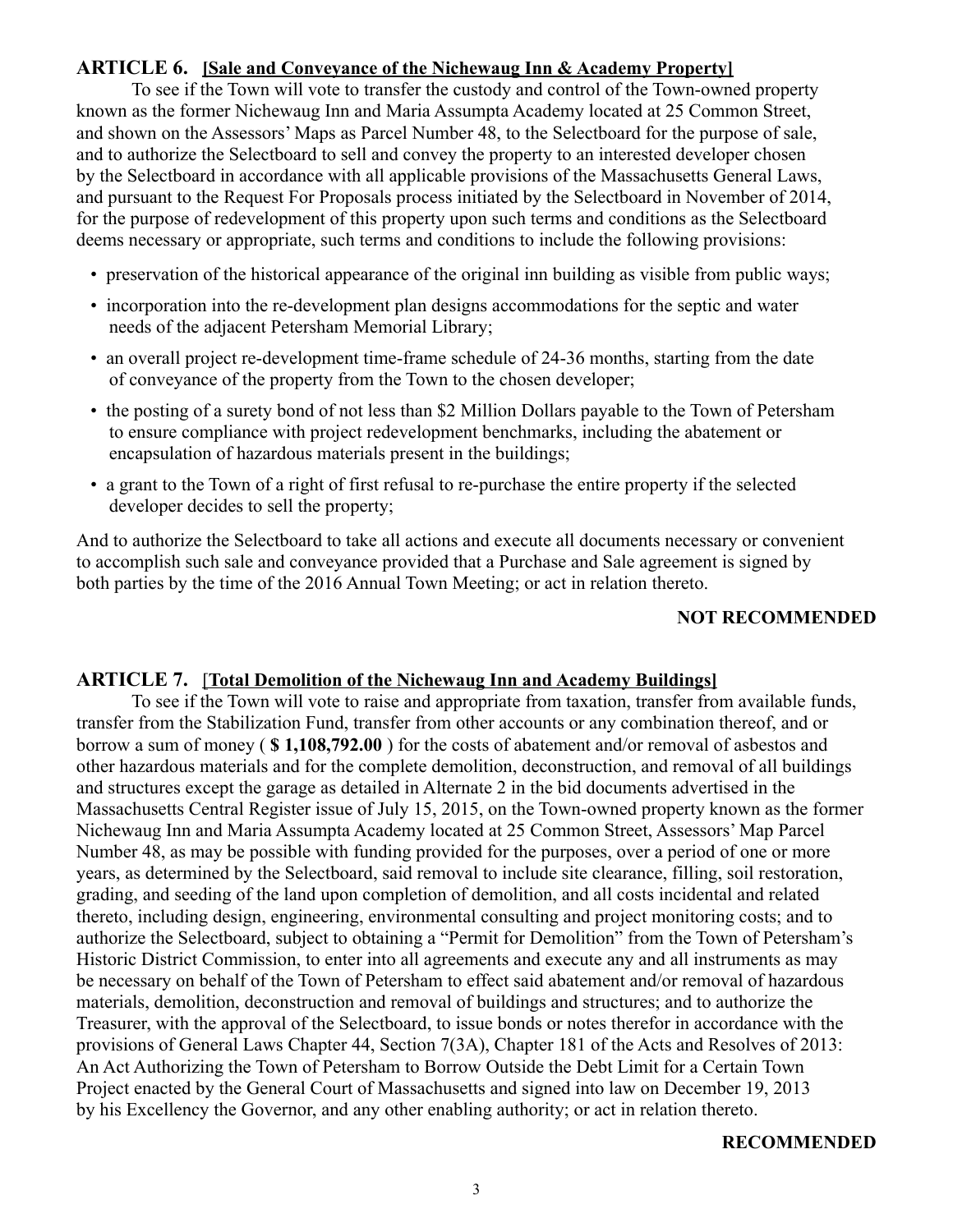### **ARTICLE 8.** [ **Demolition of the Connector Wing between the front Nichewaug Inn Building and the rear Academy Building]**

To see if the Town will vote to raise and appropriate from taxation, transfer from available funds, transfer from the Stabilization Fund, transfer from other accounts or any combination thereof, and or borrow a sum of money ( **\$737,872.00** ) for the costs of abatement and/or removal of asbestos and other hazardous materials and for the demolition, deconstruction, and removal of the approximately 4,860 square foot brick connector building as detailed in Alternate 1 in the bid documents advertised in the Massachusetts Central Register issue of July 15, 2015, on the Town-owned property known as the former Nichewaug Inn and Maria Assumpta Academy located at 25 Common Street, Assessors' Map Parcel Number 48, as may be possible with funding provided for the purposes, over a period of one or more years, as determined by the Selectboard, said removal to include site clearance, filling, soil restoration, grading, and seeding of the land upon completion of the demolition of the Connector Wing, and all costs incidental and related thereto, including design, engineering, environmental consulting and project monitoring costs, and remedial repairs; and to authorize the Selectboard, subject to obtaining a "Permit for Demolition" from the Town of Petersham's Historic District Commission, to enter into all agreements and execute any and all instruments as may be necessary on behalf of the Town of Petersham to effect said abatement and/or removal of hazardous materials, demolition, deconstruction and removal; and to authorize the Treasurer, with the approval of the Selectboard, to issue bonds or notes therefor in accordance with the provisions of General Laws Chapter 44, Section 7(3A), Chapter 181 of the Acts and Resolves of 2013: An Act Authorizing the Town of Petersham to Borrow Outside the Debt Limit for a Certain Town Project enacted by the General Court of Massachusetts and signed into law on December 19, 2013 by his Excellency the Governor, and any other enabling authority; or act in relation thereto.

### **NOT RECOMMENDED**

### **ARTICLE 9. [Abatement of Hazardous Materials in the Nichewaug Inn & Academy Buildings]**

To see if the Town will vote to raise and appropriate from taxation, transfer from available funds, transfer from the Stabilization Fund, transfer from other accounts or any combination thereof, and or borrow a sum of money ( **\$ 584,202.00** ) for the costs of abatement and/or removal of asbestos and other hazardous materials as detailed in the base bid scope in the bid documents advertised in the Massachusetts Central Register issue of July 15, 2015, at the Town-owned property known as the former Nichewaug Inn and Maria Assumpta Academy located at 25 Common Street, Assessors' Map Parcel Number 48, as may be possible with funding provided for the purposes, over a period of one or more years, as determined by the Selectboard, and all costs incidental and related thereto, including design, engineering, environmental consulting and project monitoring costs, and remedial repairs; and to authorize the Selectboard to enter into all agreements and execute any and all instruments as may be necessary on behalf of the Town of Petersham to effect said abatement and/or removal of hazardous materials; and to authorize the Treasurer, with the approval of the Selectboard, to issue bonds or notes therefor in accordance with the provisions of General Laws Chapter 44, Section 7(3A), Chapter 181 of the Acts and Resolves of 2013: An Act Authorizing the Town of Petersham to Borrow Outside the Debt Limit for a Certain Town Project enacted by the General Court of Massachusetts and signed into law December 19, 2013 by his Excellency the Governor, and any other enabling authority; or act in relation thereto.

### **RECOMMENDED**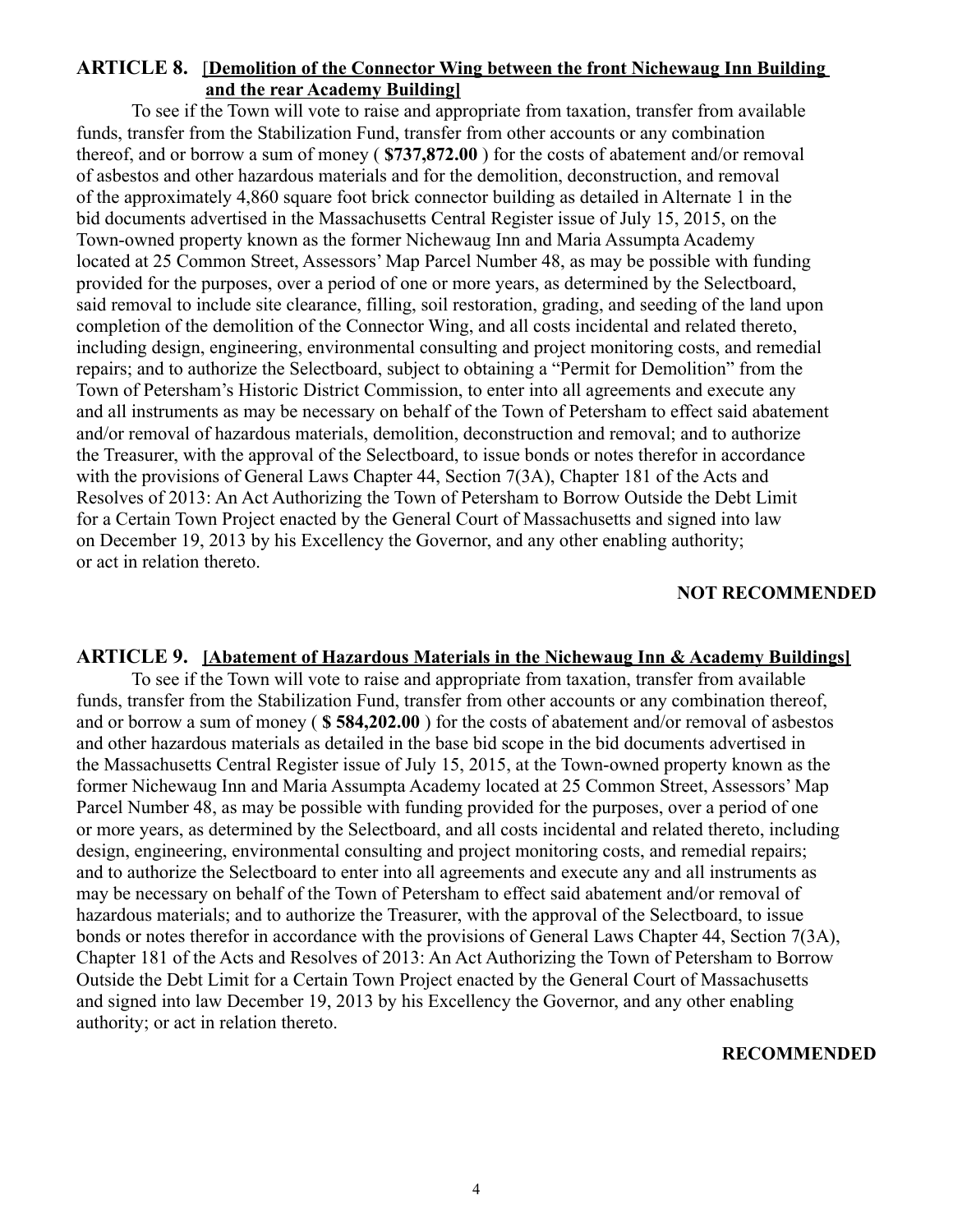### **ARTICLE 10. [Develop Options for the Nichewaug Inn & Academy Property]**

To see if the Town will vote to authorize the Selectboard to hire a consultant to work with the community: to investigate fiscally sound options for the future use, development, redevelopment, disposition, and/or sale of the Town-owned property located at 25 Common Street, Assessors' Map Parcel Number 48; to evaluate how the property could help address the water and septic needs of the adjacent Petersham Memorial Library; to identify relevant grant and other funding opportunities; and to prepare a plan for this property presenting various options prior to the 2016 Annual Town Meeting; or act in relation thereto.

### **VOTER PREFERENCE**

**\_\_\_\_\_\_\_\_\_\_\_\_\_\_\_\_\_\_\_\_**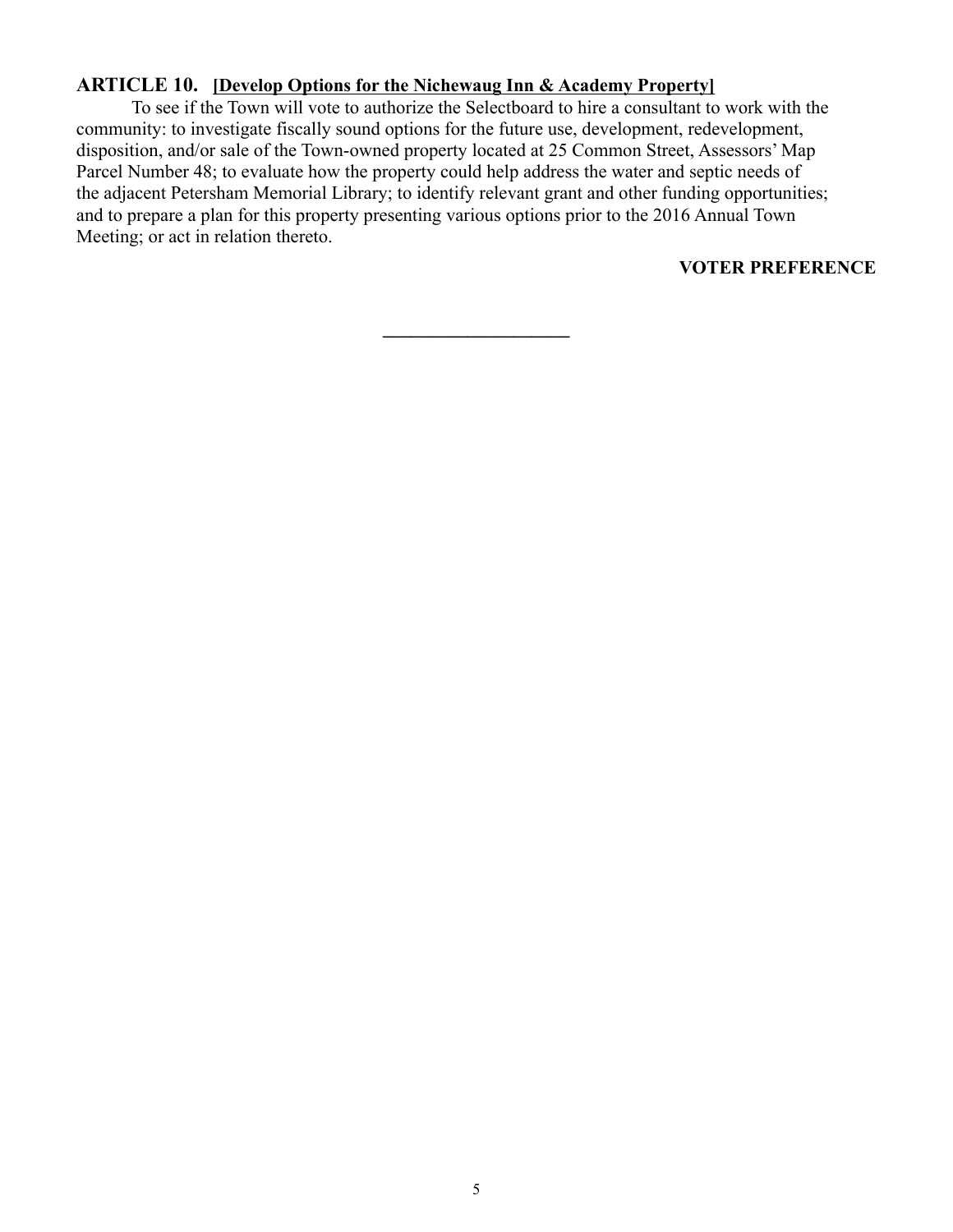# **For ARTICLE 3 [Request for Easement]**

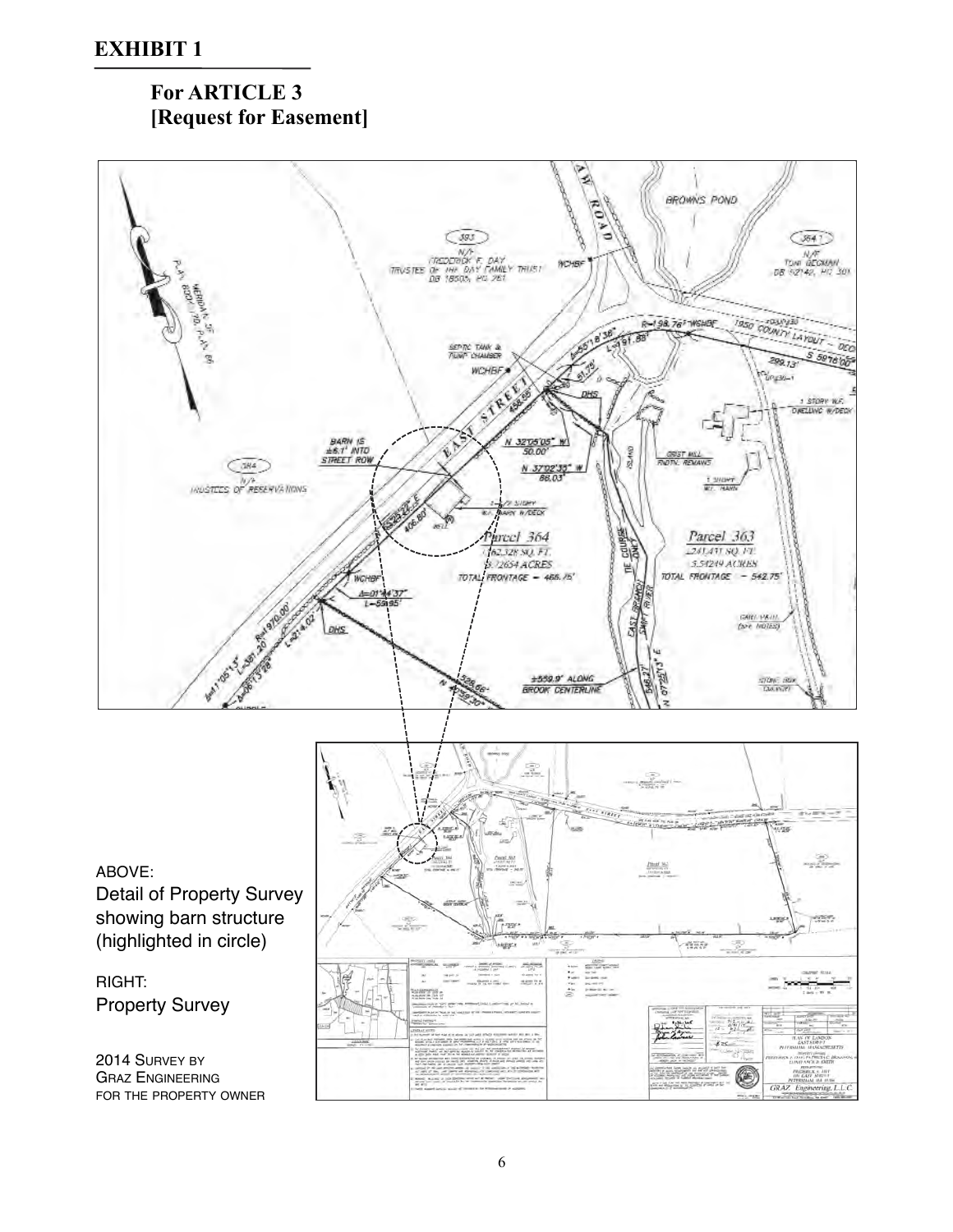## **EXHIBIT 2**

## **For ARTICLE 8. [Demolition of the Connector Wing between the front Nichewaug Inn Building and the rear Academy Building]**

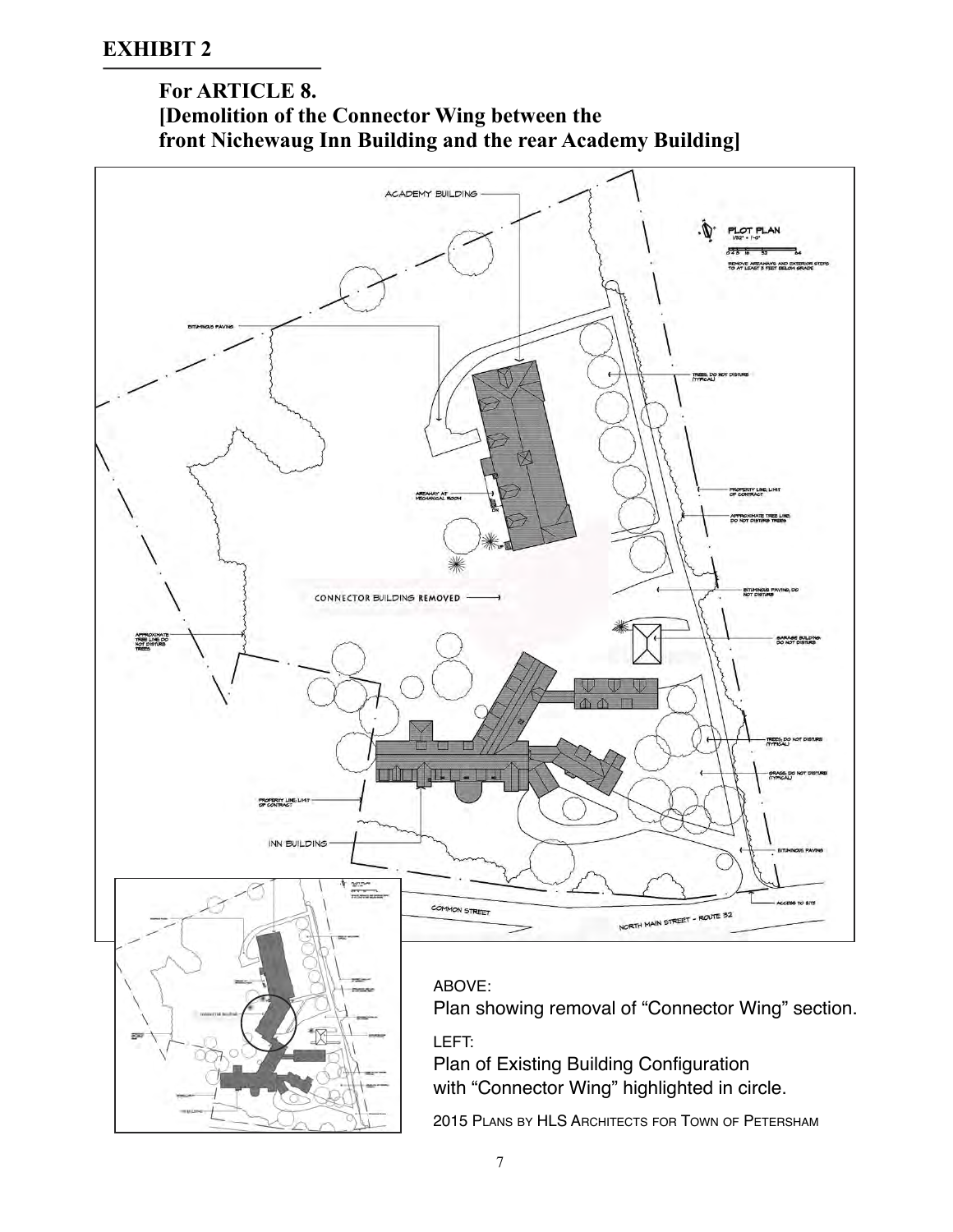## Advisory Finance Committee Report on the Special Town Meeting Articles **Related to the Nichewaug Inn and Maria Assumpta Academy**

### **Summary:**

The redevelopment proposal related to Article 6 is not financially viable and should be rejected. The many failed attempts to develop the Nichewaug argue that redevelopment is unrealistic. To mitigate the considerable risk and prepare for the future, total demolition should be pursued. At a minimum, abatement also mitigates the worst of the financial risk.

## **Questions:**

The Nichewaug question is complex. The AFC concentrated on two essential questions:

- 1. Is the current redevelopment proposal financially sound?
- 2. If not, what action should be undertaken?

## **Redevelopment:**

Mr. Tavares' proposal lacks essential financial information, including:

- 1. Information on his available personal or corporate resources to support development
- 2. A schedule of projected sources and use of funds for his proposed development
- 3. A statement of estimated construction costs

Mr. Tavares claims this information is "proprietary".

In addition, our interest in ensuring that the Town be protected against possible project failure was rejected by Mr. Tavares in his letter of  $8/27/2015$ : "Once the property is transferred  $\dots$  the **relationship with the Town of Petersham will have concluded."** [His bold and underline]

In our judgment, the Tavares plan is vague and incomplete, making it impossible to evaluate. It does not offer the Town any protection in the event of failure. **The AFC does not recommend Article 6**.

## **Demolition:**

The Nichewaug poses a grave financial risk in the event of a fire, made worse by the presence of asbestos and other hazardous material. The AFC has long advocated mitigation of that risk.

The choice of action to take depends on two issues:

- 1. What is the likelihood of redeveloping the existing building?
- 2. What are the costs of each option?

More than thirty years of failed efforts to develop the Nichewaug demonstrate that the existing building is not suited for development. These failed efforts include proposals for: 55 luxury residential units (Deane/Lyman Developers, 1985), alcoholic rehabilitation hospital (Quabbin Realty Trust, 1985), an inn and spa (Herbert Daboul, Petersham Realty Trust, 1989), a substance abuse rehabilitation center (Nicholas Masabny, Sand Dollar Management, 1991), an international conference center (Peter Gerry, Fred Heyes, & Robert Madrigan, Nichewaug Realty Trust, 1991), a high quality country inn (Samuel and Katie Seidman, Grapevine Realty Trust, 1993), and an inn and condominiums (Lori Jolly, 2004). During the tenure of the Nichewaug Task Force, efforts to interest developers were similarly unsuccessful. The Athol Daily News reported on 8/13/2010 that hired consultant "Jim Meehan called upon 22 different companies requesting ideas for the building and got no responses."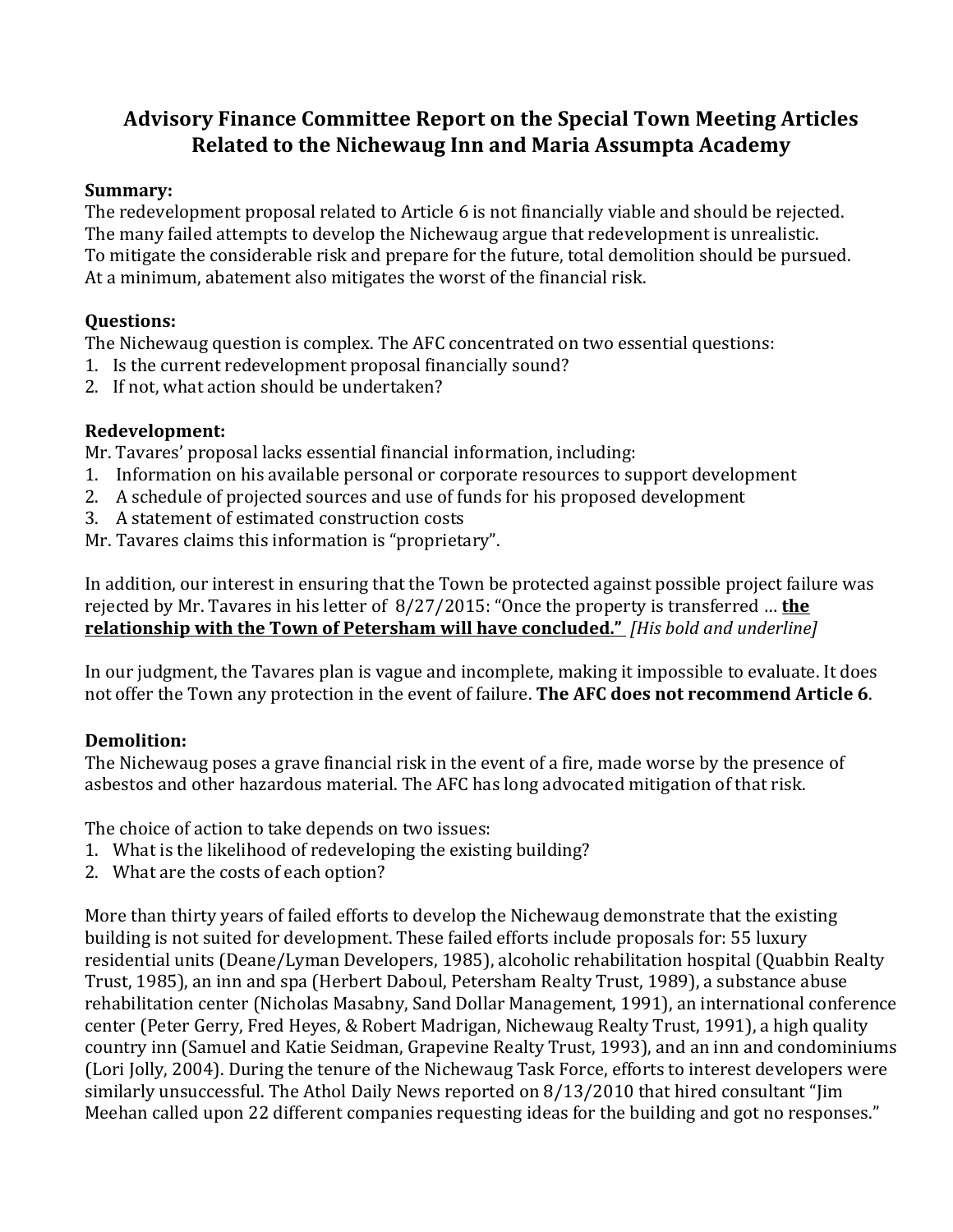Based on this history and other factors, the AFC concludes that redevelopment of the Nichewaug is extremely unlikely. The risk of fire will increase as the building ages and the cost of demolition also will increase with time (e.g., 20% increase since 2010). The AFC therefore strongly recommends **total demolition** of the entire site. Once the site is cleared, the Town can decide on a use for the land, with the expectation that developers will be more interested in a property without existing problems.

The connector demolition option implicitly assumes that the existing building can and will be redeveloped. Since we do not believe this to be possible, **the AFC does not recommend partial demolition of the connector**.

Finally, we believe that abatement of the hazardous material is essential. In the event that the Town does not approve total or connector demolition, **the AFC recommends abatement of the hazardous material as a last resort.** Abatement will reduce environmental and health effects in case of fire, and mitigate the subsequent cleanup costs of hazardous waste.

## **Cost:**

As shown in the debt service information, the cost of each of the options *in the first year* is:

- 1. Total demolition: raise and appropriate \$71,250, adding \$0.48 to the tax rate (\$130.14 average)
- 2. Partial demolition: raise and appropriate \$40,533, adding \$0.27 to the tax rate (\$74.04 average)
- 3. Abatement only: raise and appropriate  $$33,350$  adding  $$0.23$  to the tax rate (\$60.92 average)

These figures are based on interest rates available to the Town Treasurer as of  $9/1/2015$ . Payments are reduced each year (using equal principal payments), so the twentieth and final total demolition payment is \$39,188 (\$0.27 on the tax rate). Payment reductions for the other options are similar.

Because of careful planning, responsible department budgeting, and prior saving for this eventuality, the Town can raise and appropriate any of these amounts within our operating budget, without reaching our Levy Limit and without funding the payments though Debt Exclusion above the Levy Limit. We can safely use \$350,000 of the Stabilization Fund to lower the borrowing amount, leaving us with \$290,000 in the Stabilization Fund. This amount is \$80,000 short of our goal to keep an amount equal to 10% of the total budget in Stabilization. We expect this shortfall can be made up over the next few years from Free Cash. Therefore, from the standpoint of the Town's fiscal health, all three options are affordable.

What does this mean for each of us individually? If we raise and appropriate \$71,250 for total demolition, we will be adding about \$0.48 to our tax rate next year. Such an increase would essentially offset this year's tax decrease of approximately \$0.40. The AFC will seek to minimize future years' overall budget increase, so that we can more easily absorb a tax increase due to one of the demolition/abatement options.

At our Annual and Special Town meetings, voters raise and appropriate funds for Town services and expenses. The money voters agree to raise directly determines property taxes. The AFC seeks to recommend articles based on how the requested appropriations affect the fiscal health of the Town and the well being of its residents. Ultimately, however, each of us must decide how much we are willing to pay for these services and expenses. In that sense, every article at every meeting is Voter **Preference** and we urge you to consider all issues carefully when making an informed decision.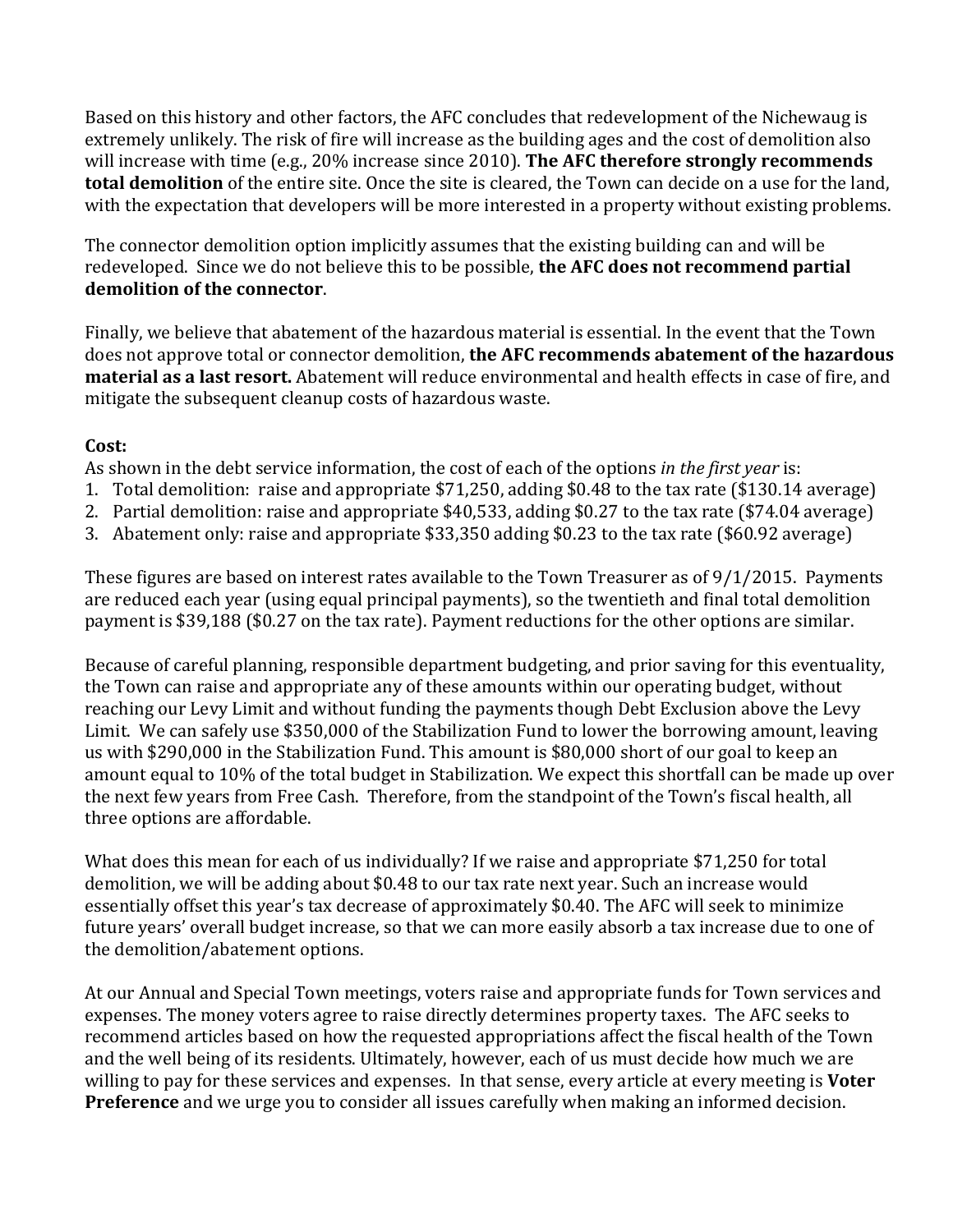| <b>Total Demolition - 20 Year</b> |              |                          |           |                    |                 |                  |
|-----------------------------------|--------------|--------------------------|-----------|--------------------|-----------------|------------------|
|                                   |              | Amount to be Funded      |           | \$1,108,792        |                 |                  |
|                                   |              | From Stabilization       |           | (358, 792)         | Interest Rate** | 4.5%             |
|                                   |              | Amount to be Borrowed    |           | \$750,000          | Term - Years    | 20               |
| <b>Fiscal Year</b>                |              |                          |           |                    |                 | Annual Impact on |
| (Assuming                         |              |                          | Interest  | <b>Annual Debt</b> | Impact on Tax   | Home Assessed at |
| 7/1/16 Start)                     | Note Balance | <b>Principal Payment</b> | Payment** | Service            | Rate*           | \$270,000*       |
|                                   | \$750,000    |                          |           |                    |                 |                  |
| <b>FY17</b>                       | 712,500      | \$37,500                 | \$33,750  | \$71,250           | \$0.48          | \$130.14         |
| <b>FY18</b>                       | 675.000      | 37.500                   | 32.063    | 69.563             | 0.47            | 127.06           |
| <b>FY19</b>                       | 637,500      | 37,500                   | 30,375    | 67,875             | 0.46            | 123.98           |
| <b>FY20</b>                       | 600.000      | 37.500                   | 28.688    | 66.188             | 0.45            | 120.89           |
| <b>FY21</b>                       | 562.500      | 37,500                   | 27,000    | 64,500             | 0.44            | 117.81           |
| <b>FY22</b>                       | 525.000      | 37,500                   | 25,313    | 62.813             | 0.42            | 114.73           |
| <b>FY23</b>                       | 487,500      | 37,500                   | 23,625    | 61,125             | 0.41            | 111.65           |
| <b>FY24</b>                       | 450,000      | 37,500                   | 21,938    | 59,438             | 0.40            | 108.56           |
| <b>FY25</b>                       | 412.500      | 37.500                   | 20.250    | 57.750             | 0.39            | 105.48           |
| <b>FY26</b>                       | 375.000      | 37.500                   | 18.563    | 56.063             | 0.38            | 102.40           |
| <b>FY27</b>                       | 337,500      | 37,500                   | 16,875    | 54,375             | 0.37            | 99.32            |
| <b>FY28</b>                       | 300,000      | 37,500                   | 15,188    | 52,688             | 0.36            | 96.24            |
| <b>FY29</b>                       | 262,500      | 37,500                   | 13,500    | 51.000             | 0.35            | 93.15            |
| <b>FY30</b>                       | 225,000      | 37,500                   | 11,813    | 49,313             | 0.33            | 90.07            |
| FY31                              | 187,500      | 37,500                   | 10,125    | 47,625             | 0.32            | 86.99            |
| <b>FY32</b>                       | 150,000      | 37,500                   | 8,438     | 45,938             | 0.31            | 83.91            |
| <b>FY33</b>                       | 112.500      | 37,500                   | 6.750     | 44.250             | 0.30            | 80.82            |
| <b>FY34</b>                       | 75,000       | 37,500                   | 5,063     | 42,563             | 0.29            | 77.74            |
| <b>FY35</b>                       | 37,500       | 37,500                   | 3,375     | 40,875             | 0.28            | 74.66            |
| <b>FY36</b>                       |              | 37,500                   | 1,688     | 39,188             | 0.27            |                  |
|                                   |              | \$750,000                | \$354,375 | \$1,104,375        |                 | \$1,946          |

#### Partial Demolition - 15 Year

|                                                  |                    | Amount to be Funded      |                       | \$737,872                     |                        |                                                    |
|--------------------------------------------------|--------------------|--------------------------|-----------------------|-------------------------------|------------------------|----------------------------------------------------|
|                                                  |                    | From Stabilization       |                       | (357, 872)                    | Interest Rate**        | 4.5%                                               |
|                                                  |                    | Amount to be Borrowed    |                       | \$380,000                     | Term - Years           | 15                                                 |
| <b>Fiscal Year</b><br>(Assuming<br>7/1/16 Start) | Note Balance       | <b>Principal Payment</b> | Interest<br>Payment** | <b>Annual Debt</b><br>Service | Impact on Tax<br>Rate* | Annual Impact on<br>Home Assessed at<br>\$270,000* |
|                                                  | \$380,000          |                          |                       |                               |                        |                                                    |
| <b>FY17</b><br><b>FY18</b>                       | 354,667<br>329,333 | \$25,333<br>25,333       | \$17,100<br>15,960    | \$42,433<br>41,293            | \$0.29<br>0.28         | \$77.51<br>75.42                                   |
| FY19                                             | 304,000            | 25,333                   | 14,820                | 40,153                        | 0.27                   | 73.34                                              |
| <b>FY20</b>                                      | 278,667            | 25,333                   | 13,680                | 39,013                        | 0.26                   | 71.26                                              |
| FY21                                             | 253,333            | 25,333                   | 12,540                | 37,873                        | 0.26                   | 69.18                                              |
| <b>FY22</b>                                      | 228,000            | 25,333                   | 11,400                | 36,733                        | 0.25                   | 67.09                                              |
| <b>FY23</b>                                      | 202,667            | 25,333                   | 10,260                | 35,593                        | 0.24                   | 65.01                                              |
| <b>FY24</b>                                      | 177,333            | 25,333                   | 9,120                 | 34,453                        | 0.23                   | 62.93                                              |
| <b>FY25</b>                                      | 152,000            | 25,333                   | 7,980                 | 33,313                        | 0.23                   | 60.85                                              |
| <b>FY26</b>                                      | 126,667            | 25,333                   | 6,840                 | 32,173                        | 0.22                   | 58.77                                              |
| <b>FY27</b>                                      | 101,333            | 25,333                   | 5,700                 | 31,033                        | 0.21                   | 56.68                                              |
| <b>FY28</b>                                      | 76,000             | 25,333                   | 4,560                 | 29,893                        | 0.20                   | 54.60                                              |
| <b>FY29</b>                                      | 50,667             | 25,333                   | 3,420                 | 28,753                        | 0.19                   | 52.52                                              |
| FY30                                             | 25,333             | 25,333                   | 2,280                 | 27,613                        | 0.19                   | 50.44                                              |
| FY31                                             |                    | 25,333                   | 1,140                 | 26,473                        | 0.18                   | 48.35                                              |
|                                                  |                    | \$380,000                | \$136,800             | \$516,800                     |                        | \$943.96                                           |
|                                                  |                    |                          |                       |                               |                        |                                                    |

#### Abatement Only - 10 Year

|                                 |              | \$230,000                | \$56,925  | \$286,925          |                 | \$524.08                             |
|---------------------------------|--------------|--------------------------|-----------|--------------------|-----------------|--------------------------------------|
| <b>FY26</b>                     |              | 23,000                   | 1,035     | 24,035             | 0.16            | 43.90                                |
| <b>FY25</b>                     | 23,000       | 23.000                   | 2.070     | 25.070             | 0.17            | 45.79                                |
| <b>FY24</b>                     | 46,000       | 23,000                   | 3,105     | 26,105             | 0.18            | 47.68                                |
| <b>FY23</b>                     | 69.000       | 23,000                   | 4,140     | 27,140             | 0.18            | 49.57                                |
| <b>FY22</b>                     | 92.000       | 23,000                   | 5,175     | 28.175             | 0.19            | 51.46                                |
| <b>FY21</b>                     | 115.000      | 23,000                   | 6,210     | 29,210             | 0.20            | 53.35                                |
| <b>FY20</b>                     | 138.000      | 23,000                   | 7.245     | 30.245             | 0.20            | 55.24                                |
| <b>FY19</b>                     | 161.000      | 23.000                   | 8,280     | 31.280             | 0.21            | 57.13                                |
| <b>FY18</b>                     | 184.000      | 23,000                   | 9,315     | 32.315             | 0.22            | 59.02                                |
| <b>FY17</b>                     | 207.000      | \$23,000                 | \$10.350  | \$33,350           | \$0.23          | \$60.92                              |
|                                 | \$230,000    |                          |           |                    |                 |                                      |
| 7/1/16 Start)                   | Note Balance | <b>Principal Payment</b> | Payment** | Service            | Rate*           | \$270,000*                           |
| <b>Fiscal Year</b><br>(Assuming |              |                          | Interest  | <b>Annual Debt</b> | Impact on Tax   | Annual Impact on<br>Home Assessed at |
|                                 |              | Amount to be Borrowed    |           | \$230,000          | Term - Years    | 10                                   |
|                                 |              | From Stabilization       |           | 354.202            | Interest Rate** | 4.5%                                 |
|                                 |              | Amount to be Funded      |           | \$584,202          |                 |                                      |

\* The impact shown is based on a fixed 2014 Town assessed valuation.

\*\*Interest rates are based on market rates as of 9-15-15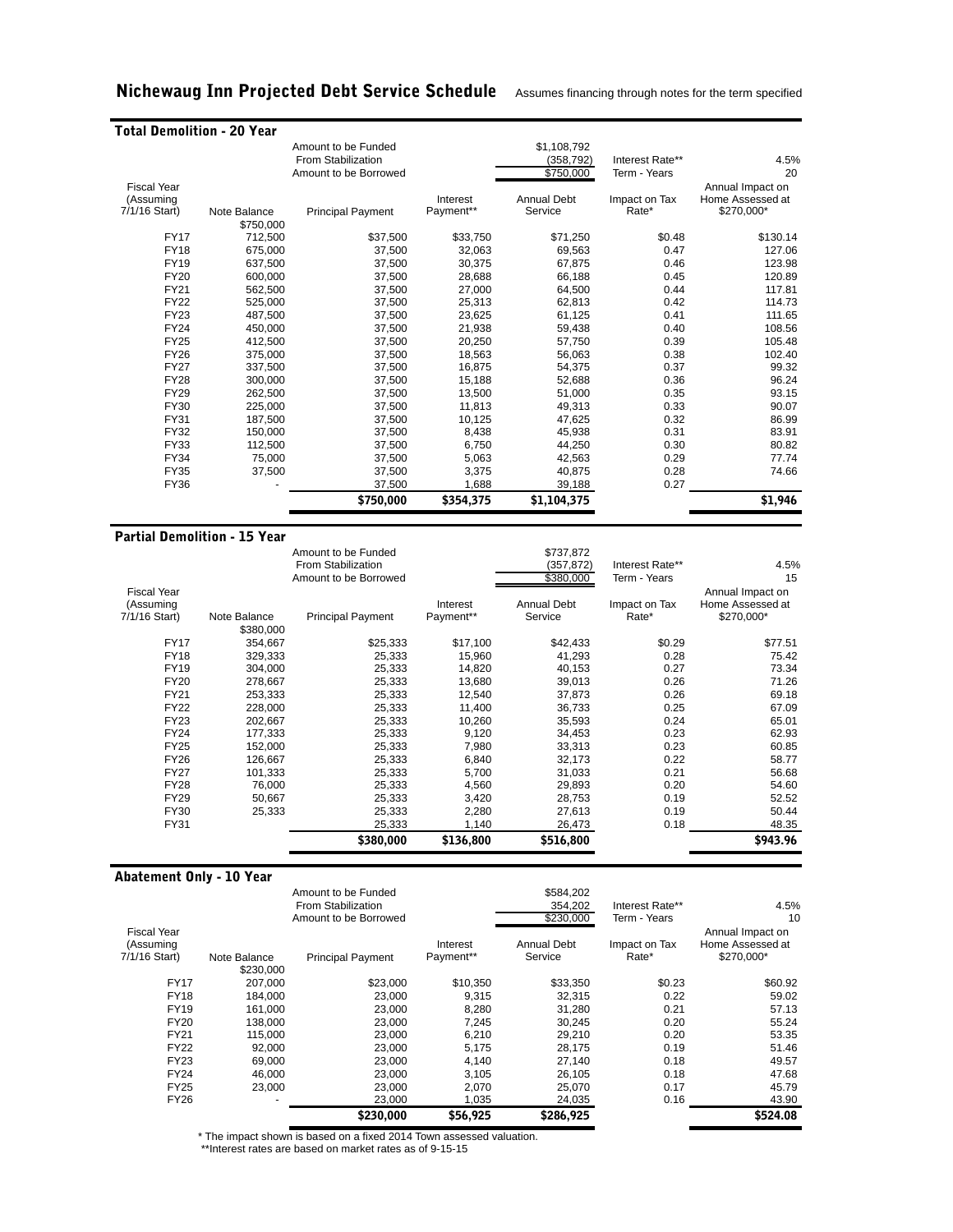

Special Town Meeting • September 21, 2015

## Nichewaug Inn Warrant Articles 6–10 Summary from the Petersham Selectboard



# Brief History of the Property

- 1899 Shingle front building, operated as Inn
- 1950s Brick Academy wing built onto back, operated as <sup>a</sup> girls parochial school
- 1973 Maria Assumpta Academy closed
- 1980s Building ceased to be lived in
- 2007 Town voted to accept property as gift
- 2010 Town voted to demolish with anticipated grant funding (unsuccessful)

•3

• Brief History of the Property

- Brief Overview of the Site
- The Town's Choice
- Five Nichewaug Inn Warrant Articles Different options, different outcomes, different costs

•2

# Inn & Academy Plot Plan

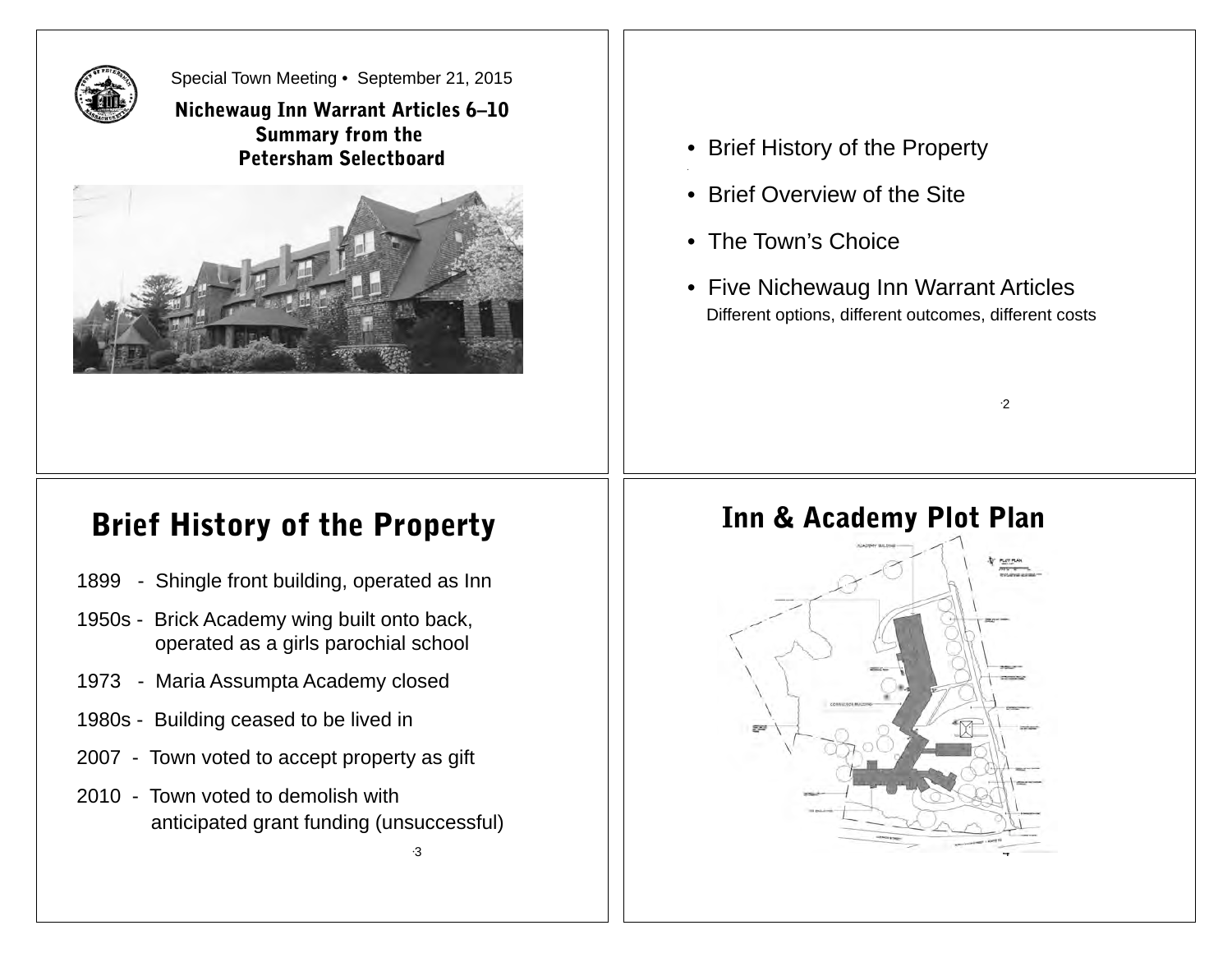### •5 Brief Overview of the Site • 6.7 acre parcel – now owned by the town • 100,000 square foot building • Within Federal and local Historic District: Petersham Common Historic District is on National Register of Historic Places • Primary and secondary well – inactive • Septic – outdated • Electricity – shut off •6 Property Information Available on the Town's Web Site A lot of *Due Diligence* has been done: • Asbestos reports (2007, 2014) • PCB report (2014) • Limited Phase II Site Assessment (2010) ( To assess potential historical environmental contamination ) • Septic and Well report (2009) • Soil report (2009) •7 The Town's Choice • What to do with this property ?  $\bullet\,$  Strongly-held views by some residents but many people's views have not been heard • Big decision with important budgetary, aesthetic, and community implications • A 2 person Selectboard should not decide • Various options are being presented to voters with different costs and outcomes •8 Five STM Warrant Articles Concerning the Nichewaug Inn Property Article 6 Convey Property for Redevelopment  $\cdot$  Article 7 **Total Demolition** • **Article 8** Demolition of Connector Wing Only  $\cdot$  Article 9 – Abatement of Hazardous Materials  $\cdot$  Article 10 Hire Consultant to Prepare Options for the Property *All but Article 10 require a 2/3rds Vote*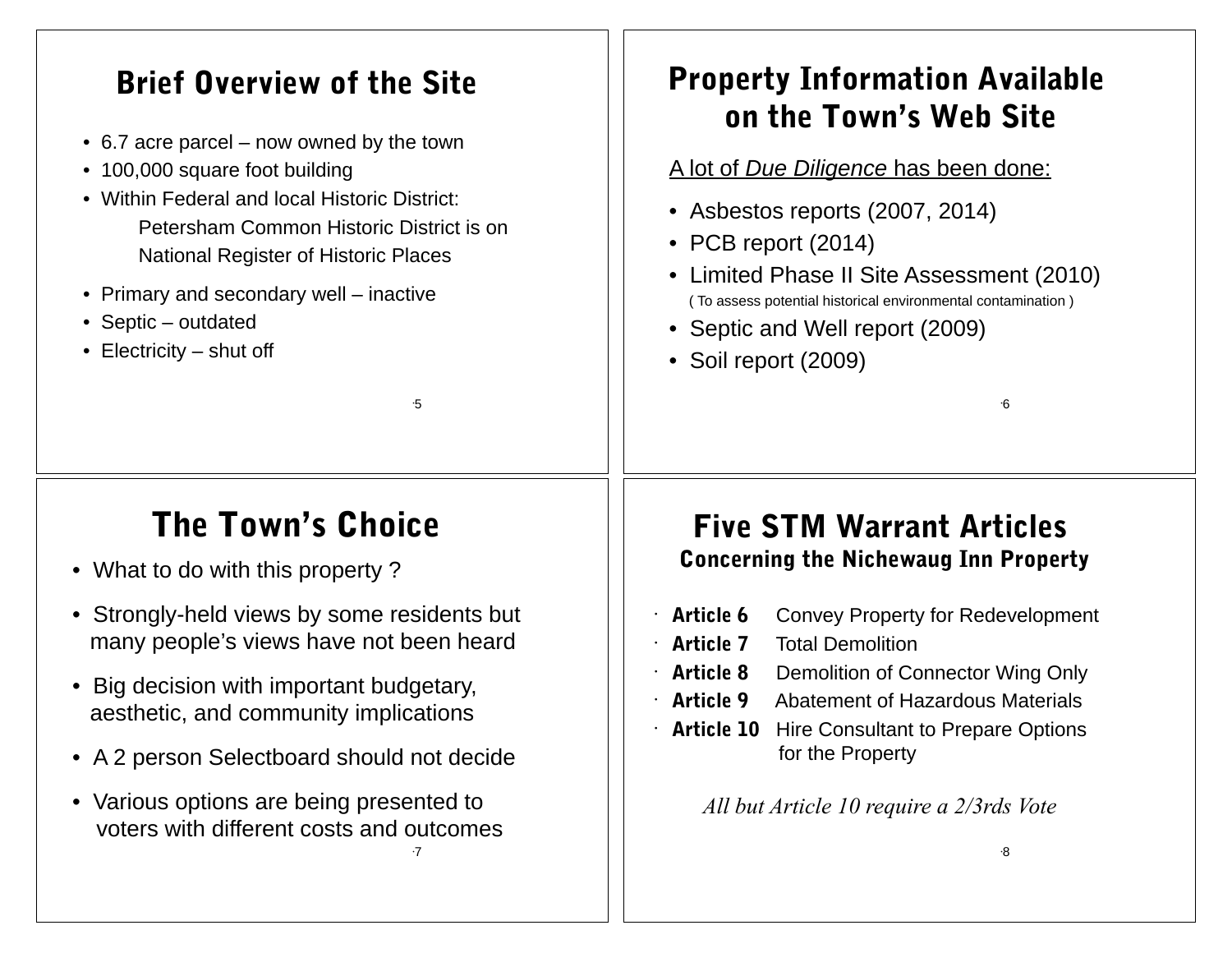# Transfer, Reuse, & Redevelopment 'Request For Proposal' Process

- RFP posted and distributed in November 2014
- Building Walk"thru in December 2014 & May 2015
- 3 Interested developers initially
- 2 Proposals received by deadline in February
- Nichewaug Inn Evaluation Committee review
- 1 Proposal withdrawn
- 1 Proposal remaining

# Article 6 Redevelopment Article

Would authorize conveyance of the property to the developer chosen through the RFP process and for the Selectboard to begin negotiations for the terms of the redevelopment while safeguarding the town's interests

## See Warrant Article Language

# Proposal from Michael Tavares

- Proposal Submitted February 28, 2015
- Public Presentation in Town Hall on May 19, 2015
- $\bullet~$  To redevelop the buildings into a mixed-use development with 38 residential units, 22 units for 55+ population
- His proposal and his responses to questions from the Nichewaug Inn Evaluation Committee, the Selectboard, the AFC, and town residents are all posted on town's web site.
- Many questions here regarding financing, scale of development, real estate market, cost to town, timing, etc.

 $-10$ 

# Articles 7, 8, 9 Abatement & Demolition

- Article 7 Total Demolition includes abatement
- Article 8 Demolition of Connector Wing "Partial Demo" – includes abatement
- Article 9 Abatement of Hazardous Materials (i.e. removal of all hazardous materials: Asbestos and PCBs)

 $-12$ See Warrant Article Language

•11

•9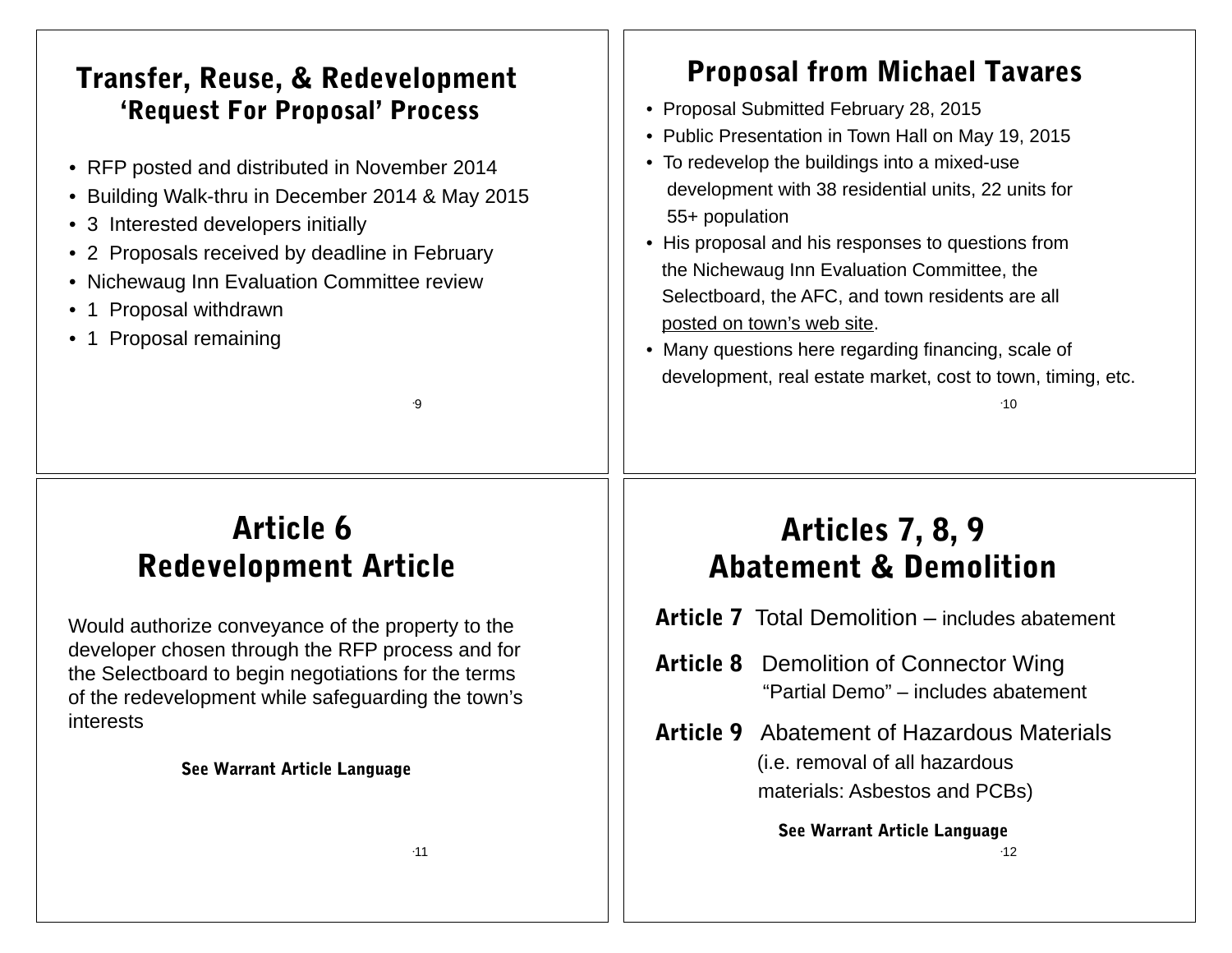# Abatement & Demolition Bids

Received August 12, 2015

Four bids were received:

| <b>Contractors</b>      | Demo<br>Abatement | Demo<br><b>Connector</b> | Demo<br><b>Remaining Bldgs</b> | TOTAL      |
|-------------------------|-------------------|--------------------------|--------------------------------|------------|
| <b>ABW, Springfield</b> | 494,729           | 139.700<br>$\ddot{}$     | 337,200<br>÷<br>$=$            | 971,629.   |
| NASDI, Woburn           | 822.000           | 192.000                  | 639.000                        | 1.653.000. |
| Compass, Ludlow         | 790.342           | 168,959                  | 722,803                        | 1,682,104. |
| SMI, Norwood            | 755.000           | 250,000                  | 775.000                        | 1,780,000. |
|                         |                   |                          | $\cdot 13$                     |            |

# Dollar Amounts in Warrant Motions

 $\overline{\phantom{a}}$  , and the contribution of the contribution of the contribution of the contribution of the contribution of the contribution of the contribution of the contribution of the contribution of the contribution of the

From Stabilization Fund To Borrow TOTAL

Art. 7 – Total Demolition  $$358,792.$   $$750,000.$   $$1,108,792.$ 

### Art. 8 – Partial Demolition

\$ 357,872. \$ 380,000. \$ 737,872.

## Art. 9 – Abatement of Hazardous Materials Only

\$ 354,202. \$ 230,000. \$ 584,202.

#### $-15$

# Abatement and Demo Costs

Low Bid from Associated Building Wreckers (ABW)

Recommended by HLS, town's consultant handling bidding

|                                                                |                                                      | Asbestos Monitoring &                                           |                |  |  |  |
|----------------------------------------------------------------|------------------------------------------------------|-----------------------------------------------------------------|----------------|--|--|--|
| Work                                                           | 10% Contingency                                      | Project Management                                              | <b>TOTALS</b>  |  |  |  |
|                                                                |                                                      |                                                                 |                |  |  |  |
|                                                                | <b>For Total Demolition</b> (includes all abatement) |                                                                 |                |  |  |  |
|                                                                |                                                      | $$584,202 + $524,590$ (includes 10% contingency) = \$1,108,792. |                |  |  |  |
|                                                                |                                                      |                                                                 |                |  |  |  |
| For Demolition of Connector Wing Only (includes all abatement) |                                                      |                                                                 |                |  |  |  |
|                                                                |                                                      | $$584,202 + $153,670$ (includes 10% contingency) = $$737,872$ . |                |  |  |  |
|                                                                |                                                      |                                                                 |                |  |  |  |
|                                                                | <b>For Hazardous Materials Abatement Only</b>        |                                                                 |                |  |  |  |
|                                                                | $$494,729$ + 10% contingency + \$40,000              |                                                                 | $=$ \$584,202. |  |  |  |
|                                                                |                                                      |                                                                 |                |  |  |  |
|                                                                |                                                      |                                                                 | $\cdot$ 14     |  |  |  |
|                                                                |                                                      |                                                                 |                |  |  |  |

# Article 7 Total Demolition

Arguments made for Total Demolition:

- Addresses <sup>a</sup> significant fire danger to the Town, such <sup>a</sup> fire would potentially be very damaging to public health, the town's economy, environment, and budget
- The building is deteriorating
- Redevelopment deemed not economically feasible

The Demolition:

• The Bid Specification document lays out the terms of how the abatement and demolition are to be done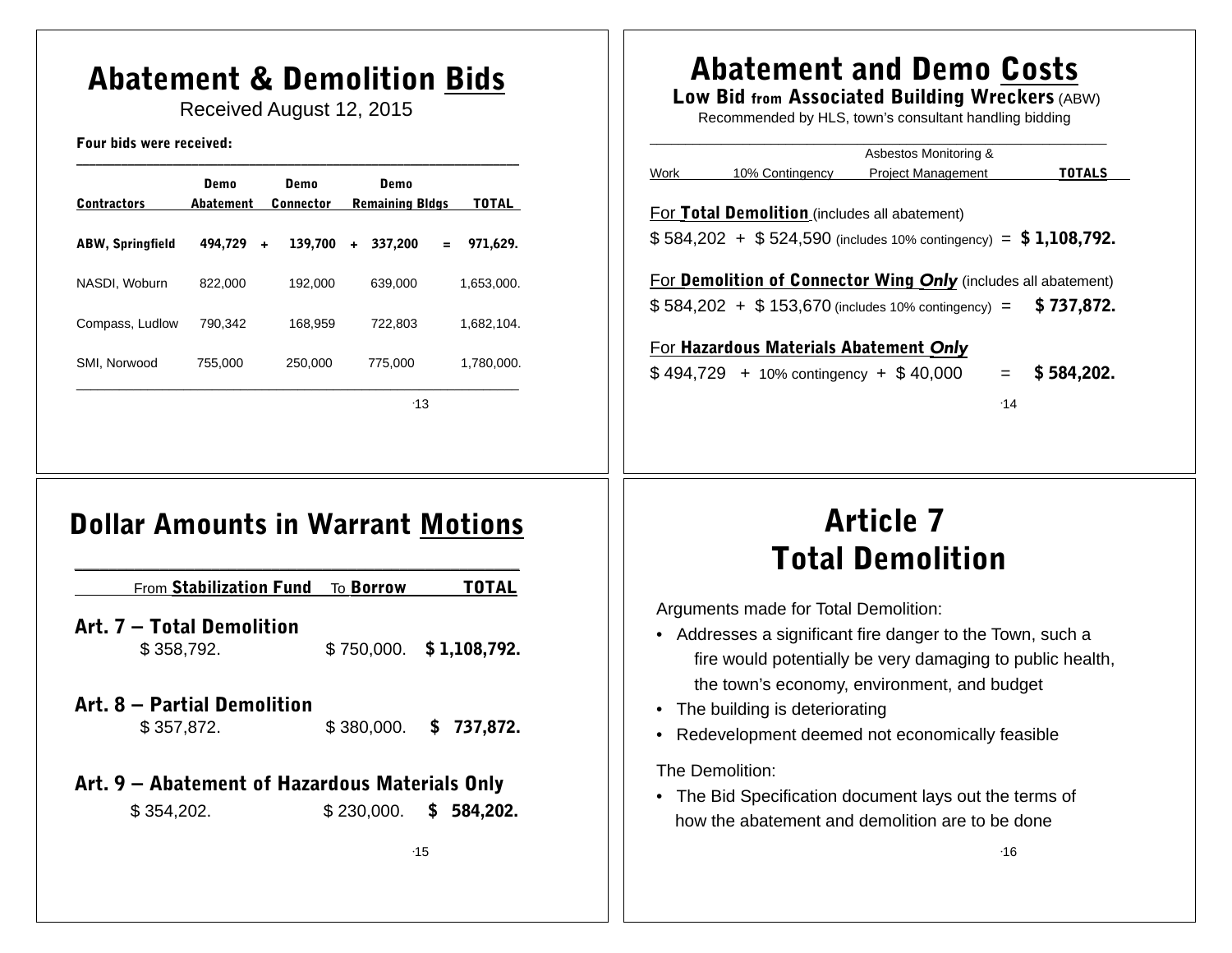# Demolition Specs

- $\bullet$  All above-ground building materials removed
- Foundation broken up, pushed in, and buried 5 feet deep
- Covered with 'structural fill'
- Regraded with 8˝ of topsoil and seeded
- Old septic pipes remain

 $-17$ 

# Article 8 Demolition of the Connector Wing Another Option

- Provides <sup>a</sup> cheaper option now than total demolition (although still not <sup>a</sup> complete solution)
- Reduces somewhat the fire danger by making two separate buildings about 100 feet apart
- $\bullet\,$  Includes abatement of hazardous materials in all buildings;
- Downsizes the footprint of the large building by about 17% potentially making the property more economically viable for redevelopment
- Questions remain concerning the impact partial demolition may have on the eligibility to receive Federal and State historic rehabiitation tax credits for the back brick Academy building

# Article 8 Demolition of Connector Wing



# Article 9 Abatement of Hazardous Materials

Important to address this threat to the community

- Asbestos & PCBs (Unit Prices for 9 items), e.g.
	- Asbestos on ceiling Floor tiles
	- Pipe insulation PCB in window glaze
- For *concealed* hazardous materials beyond the *anticipated* amounts already included in the Abatement base bid specs, there are unit costs to remove the additional discovered material
- The unit cost prices work both ways, to increase *or reduce* costs
- $-20$ • Budget to include <sup>a</sup> 10% contingency to cover such costs